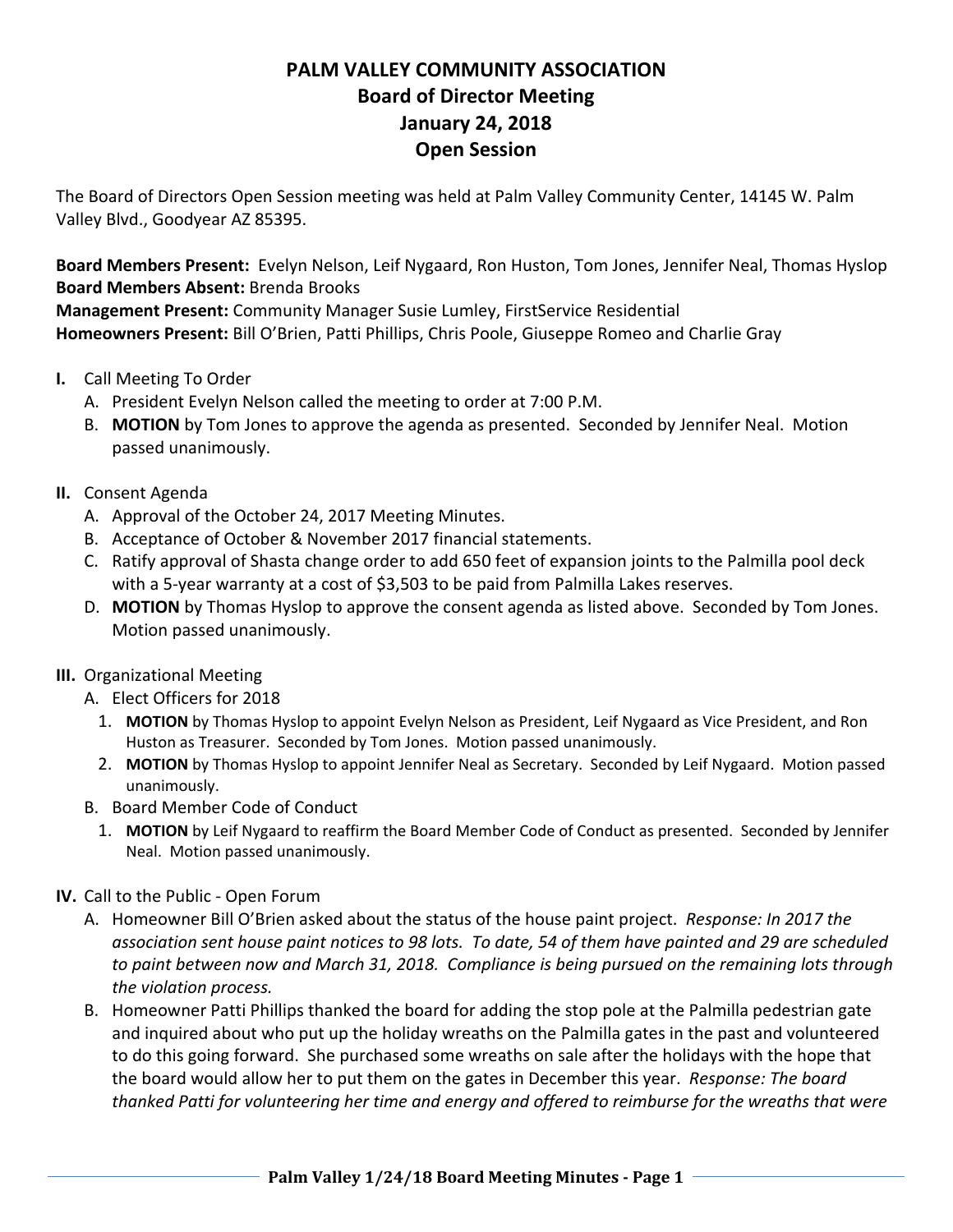*purchased and store them in the pool building if that would be helpful. Management will coordinate with Patti.*

## **V.** Manager Report

- A. Administrative Report
	- 1. 7 resale disclosures for the period  $12/15/17 1/15/18$
	- 2. 106 phone calls from homeowners logged for the period 12/15/17 1/15/18
	- 3. 14 new move in's for the period 11/15/17 1/15/18
	- 4. 20 violation letters issued for the period 12/15/17 1/15/18
	- 5. Billing statements were mailed in December 2017.
	- 6. Annual meeting minutes were provided to the board to review for accuracy. The annual meeting minutes will be officially approved by a vote of the membership at the next annual membership meeting scheduled for December 2018.
	- 7. Meeting facility was confirmed for the first half 2018.
- B. Physical Property Report
	- 1. General
		- a Common area tree trimming will done in February/March. We will trim 104 trees and remove 12.
	- 2. Master Common Areas:
		- a Wall damage on Dysart from a vehicle that drove through the wall. Management is working with Avondale PD and the driver's insurance company. Once the drivers insurance company completes their inspection, the association will be able to repair the wall and receive reimbursement from the drivers insurance company. Vendors have advised management that the specific block needed for that wall is a special order which can take up to 6 weeks to receive.
		- b Repaired stuck valve in turf on Palm Valley Blvd near 133rd Drive.
	- 3. Desert Greens Common Areas:
		- a Quarterly pest control service completed at the pocket park.
	- 4. Horizons Common Areas:
		- a Quarterly pest control service completed at the pocket park.
	- 5. Fairways Common Areas:
		- a Street sweeping completed December  $28<sup>th</sup>$  and January  $11<sup>th</sup>$ .
	- 6. Palmilla Common Areas:
		- a Monthly playground inspection and cleaning completed.
		- b Quarterly pest control service completed for the pool and playground areas.
		- c 2 x/wk service at the pool this month.
		- d Pool deck resurface project is in progress.
		- e Street sweeping completed January  $11<sup>th</sup>$ . Palmilla homeowners state they did not see the sweeper in December or January although the street sweeping company says they were there. Management will obtain competitive bids for street sweeping for board review at the next meeting.

## **VI.** Old Business

- A. Homeowner Follow Up from Previous Meeting
	- 1. None this period.
- B. Homeowner Survey
	- 1. The board would like the survey to be sent electronically. Management to discuss with the web editors to see if this is something they can do.
	- 2. The board discussed possible topics for the upcoming homeowner survey. Management to prepare a draft and email to the board for input. Topic to be added to the next meeting agenda for the board to approve the survey questions.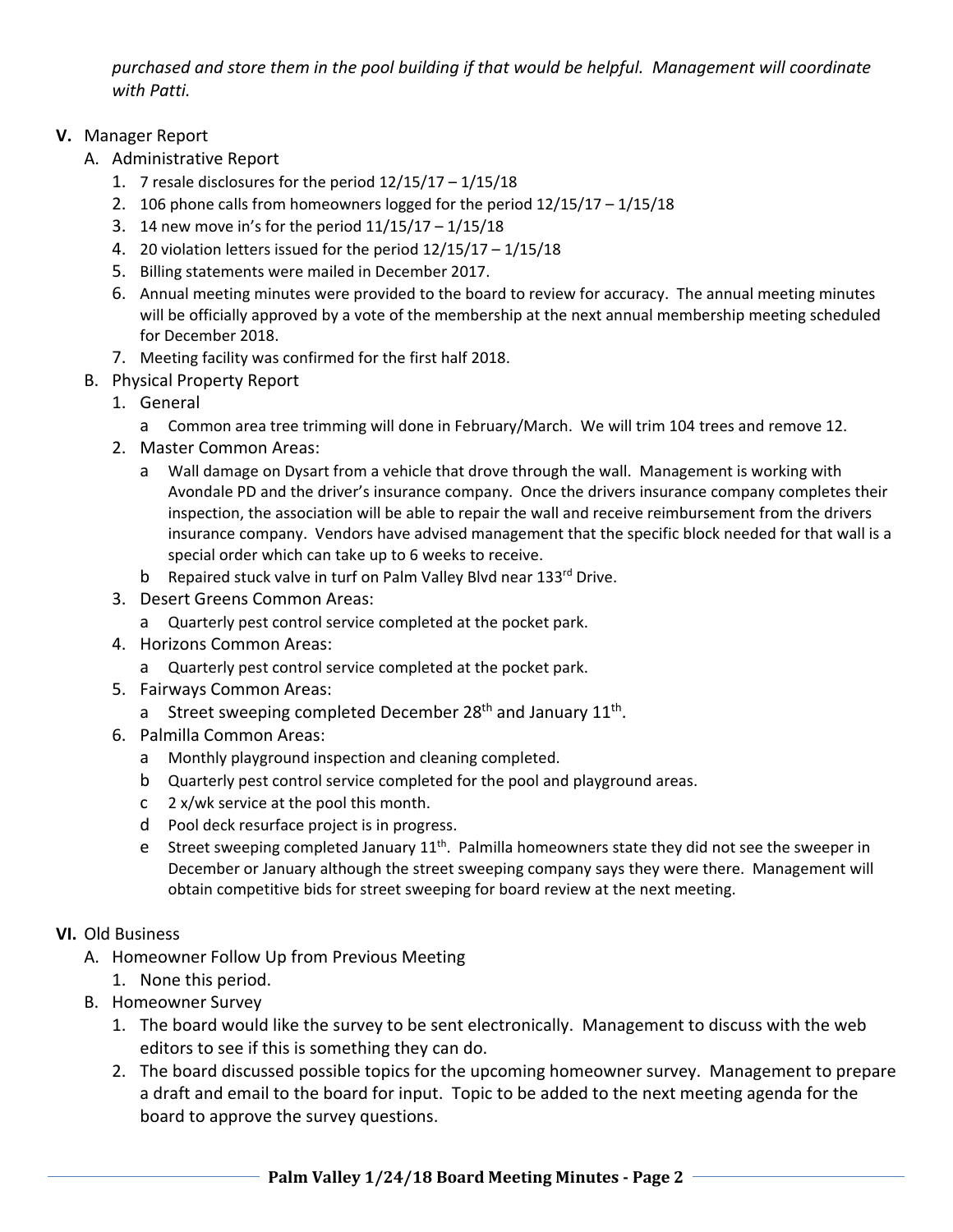## **VII.**New Business

- A. Review/Reaffirm Committees
	- 1. Board reviewed the Committee Policy and Guidelines for standing committees which include the A‐ frame Sign Committee, Architectural Committee, Finance Committee, Landscape Committee and Palmilla Pool Committee.
	- 2. **MOTION** by Tom Jones to reaffirm committees as presented and appoint board members as committee chairman as stated below. Seconded by Jennifer Neal. Motion passed unanimously.
		- a. Palmilla Pool Committee Chair Jennifer Neal
		- b. Finance Committee Chair Leif Nygaard
		- c. Landscape Committee Chair Ron Huston
		- d. Architectural Review Committee Chair Tom Jones
		- e. A‐Frame Sign Committee Evelyn Nelson
- B. Insurance Renewal
	- 1. **MOTION** by Leif Nygaard to renew the association package insurance policy with CAU effective March 1, 2018. Seconded by Jennifer Neal. Motion passed unanimously.
- C. Homeowner Mailing
	- 1. Board reviewed draft of postcard to be mailed to all homeowners announcing the 2018 meeting schedule and annual community garage sale date. Management to add information regarding the upcoming homeowner survey. Evelyn Nelson to review once changes are made, for final approval to mail.
- **VIII.** Committee Reports
	- A. Architectural Committee Report
		- 1. The Committee met Monday, January 22<sup>nd</sup> and ratified approval of 20 submittals, disapproval of 2 submittals, and approved 3 new submittals and disapproved 1 new submittal.
		- 2. The Committee continues to follow up house paint violations.
		- 3. Next committee meeting is planned for Monday, February 26<sup>th</sup>, 3:00 P.M. at Palm Valley Community Center. The committee meets the 4<sup>th</sup> Monday of each month on an as-needed basis.
	- B. Finance Committee Report
		- 1. The Committee reviews financial statements electronically.
		- 2. Next committee meeting is planned for Feb/Mar timeframe, to review 2017 year-end financials.
	- C. Landscape Committee Report
		- 1. Tree trimming is planned for Feb/Mar timeframe.
	- D. Palmilla Pool Committee Report
		- 1. Pool deck resurface project is underway.
- **IX.** 2018 Planning & Goals
	- A. Reviewed 2017 goals and accomplishments.
	- B. 2018 Goals:
		- 1. Continue to improve aesthetics of the community
			- i. Maintain assets as outlined in the reserve studies
			- ii. Continue the house paint project through completion
		- 2. Continue to improve communication
			- i. Emphasis on electronic communication
			- ii. Consistent posting of association information electronically for homeowners to access
		- iii. Increase the number of homeowners the association is able to reach electronically
		- iv. Make efforts to do some kind of community social, even if it begins slowly one parcel at a time
	- C. Review 2018 Planning Calendar